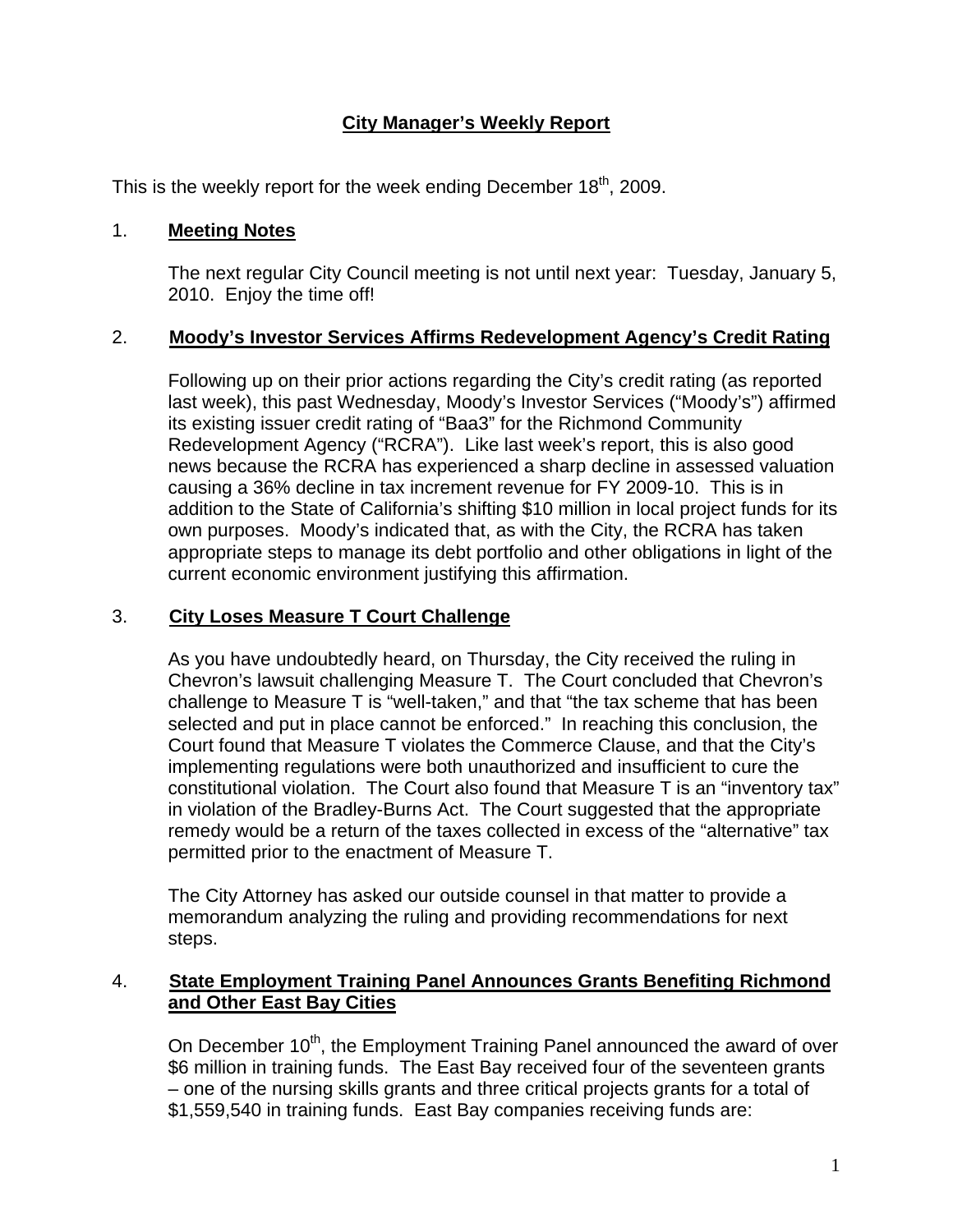- Amyris Biotechnologies, Inc. Emeryville, \$319,200;
- Bayer Healthcare LLC, Berkeley and Richmond, \$497,040;
- Solyndra, Inc., Fremont, \$494,000;
- Kaiser Foundation Hospitals Northern California, Oakland, \$249,300.

Kaiser has its regional training facility in Richmond and Bayer has research and manufacturing operations in Berkeley and Richmond at the former Berlex site, so these funds will help maintain jobs and training opportunities in Richmond.

#### 5. **Office of Neighborhood Safety Assists College of Alameda**

The Office of Neighborhood Safety ("ONS") was recently asked to participate on a planning steering committee as a part of a series of events to introduce The College of Alameda's new Community Development and Violence Prevention Leadership Initiative. This new initiative is a partnership between the College and a diverse field of grassroots, community-based, public systems and academic leadership.

The initiative has a simple goal: to prepare community members for careers and leadership opportunities in the field of community development and violence prevention while at the same time growing the capacity and strength of the many organizations currently involved in the work. The Office of Neighborhood Safety was pleased to be able to contribute to this effort.

#### 6. **Meeting with Senator Feinstein's Staff Regarding CyberTran**

We continue to work with CyberTran to gain support for the stimulus grant proposal to initiate the development of a prototype ultra-light rail system project in Richmond. This past week, City staff members, Councilmember Ritterman, and representatives of CyberTran met with Christine Epres, Field Representative for Senator Diane Feinstein, to provide information on the project and the grant proposal. We will continue to keep you informed as these efforts to gain legislative support move forward.

#### 7. **Recreation Department Update**

The following are highlights from the Recreation Department for the current week:

• Candy Cane Classic: The Recreation Department will host the Candy Cane Classic Basketball Tournament this weekend from Friday, December 18<sup>th</sup> through Sunday, December  $22^{nd}$  from 9:00 AM to 6:00 PM at the Richmond Recreation Complex and the Richmond Memorial Auditorium. Fourteen recreation, AAU, and club teams with players ages 7 to 14 will play in the annual tournament competition.